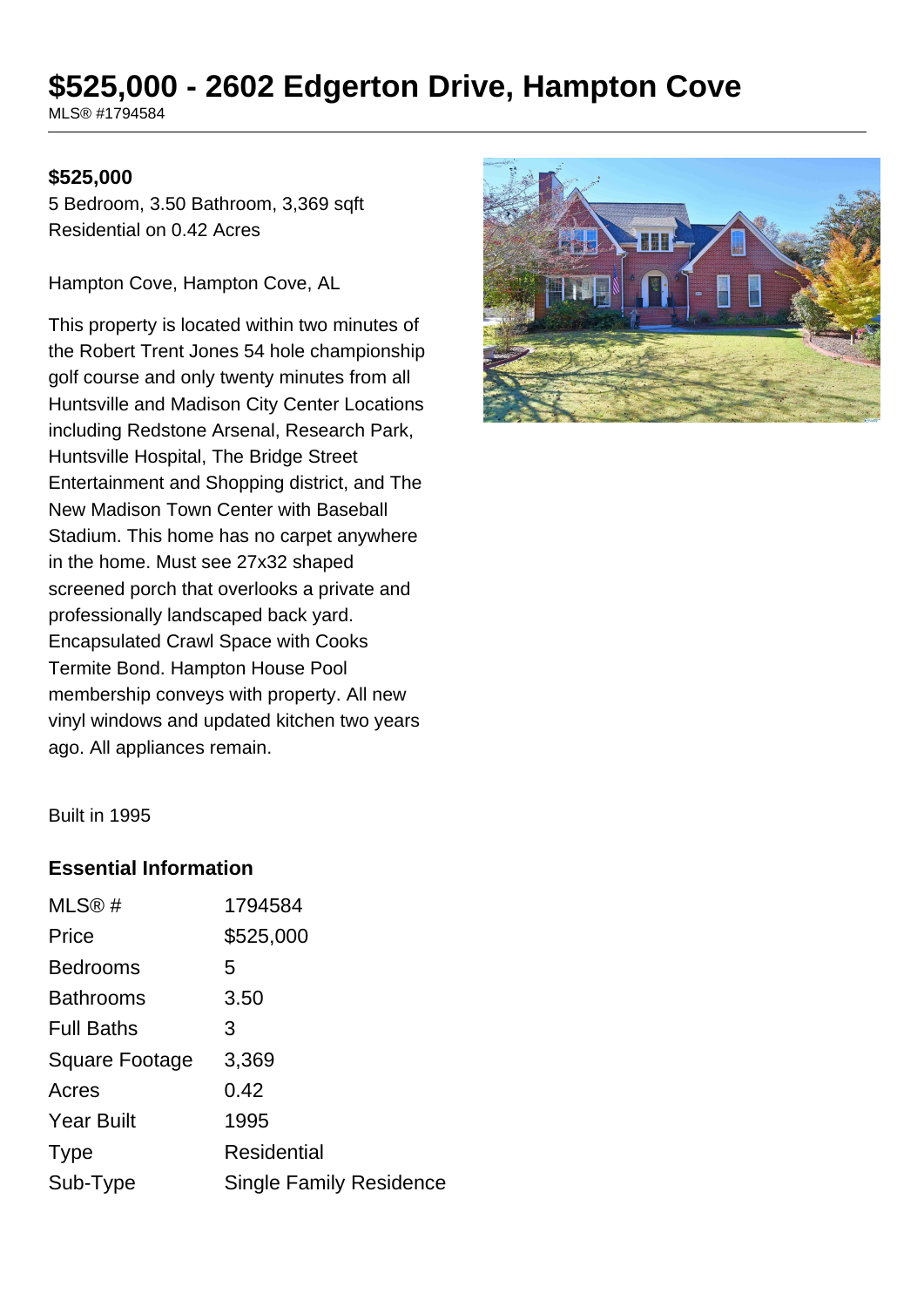| <b>Style</b>                                              | Traditional                                                                                   |  |
|-----------------------------------------------------------|-----------------------------------------------------------------------------------------------|--|
| <b>Status</b>                                             | Closed                                                                                        |  |
| <b>Community Information</b>                              |                                                                                               |  |
| <b>Address</b>                                            | 2602 Edgerton Drive                                                                           |  |
| Area                                                      | <b>Lake Pointe</b>                                                                            |  |
| Subdivision                                               | <b>Hampton Cove</b>                                                                           |  |
| City                                                      | <b>Hampton Cove</b>                                                                           |  |
| County                                                    | <b>MADISON</b>                                                                                |  |
| <b>State</b>                                              | <b>AL</b>                                                                                     |  |
| Zip Code                                                  | 35763                                                                                         |  |
| <b>Amenities</b>                                          |                                                                                               |  |
| <b>Utilities</b>                                          | <b>Underground Utilities</b>                                                                  |  |
| Parking                                                   | Attached, Garage Door Opener, Garage Faces Side, Two Car Garage,<br><b>Workshop in Garage</b> |  |
| # of Garages                                              | 2                                                                                             |  |
| <b>Interior</b>                                           |                                                                                               |  |
| Appliances                                                | Disposal, Dryer, Gas Cooktop,<br>Dishwasher,<br>Microwave,<br>Oven,<br>Refrigerator, Washer   |  |
| Heating                                                   | Central 2                                                                                     |  |
| Cooling                                                   | Central 2                                                                                     |  |
| Fireplace                                                 | Yes                                                                                           |  |
| # of Fireplaces                                           | 1                                                                                             |  |
| Fireplaces                                                | Gas Log, One                                                                                  |  |
| <b>Stories</b>                                            | Two                                                                                           |  |
| <b>Exterior</b>                                           |                                                                                               |  |
| <b>Exterior Features</b><br>Lot Description<br>Foundation | Curb/Gutters, Sidewalk<br>Sprinkler Sys, Wooded<br><b>See Remarks</b>                         |  |
| <b>School Information</b>                                 |                                                                                               |  |
| Elementary<br>Middle<br>High                              | <b>Hampton Cove</b><br><b>Hampton Cove</b><br>Huntsville                                      |  |
| <b>Listing Details</b>                                    |                                                                                               |  |
| <b>Listing Office</b>                                     | <b>Quest Real Estate, LLC</b>                                                                 |  |